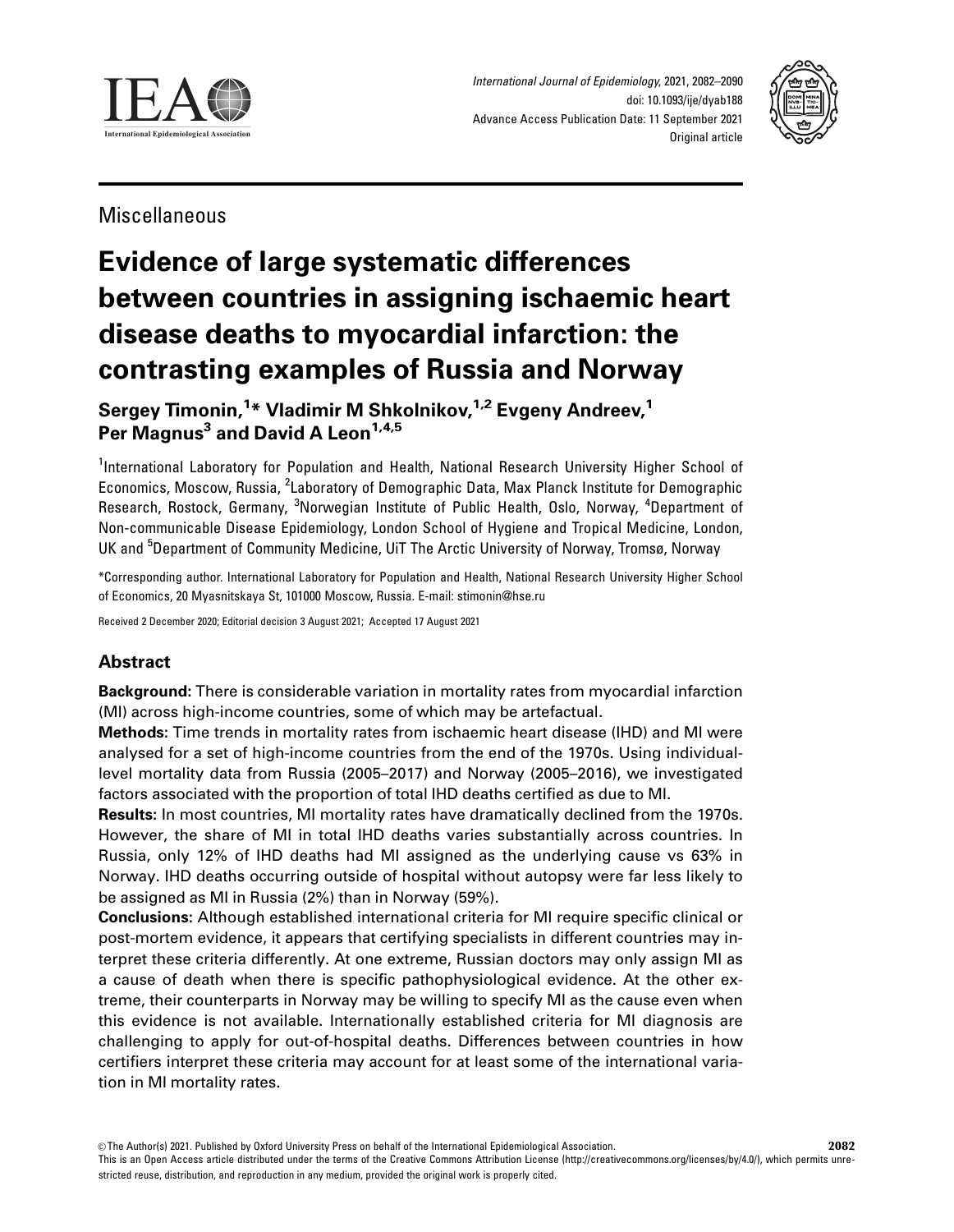<span id="page-1-0"></span>Key words: Myocardial infarction, ischaemic heart disease, validity of causes of death, autopsies, place of death, Russia, Norway

#### Key Messages

- There are considerable international differences in population-level rates of mortality from myocardial infarction (MI). Some of this variation may be explained by differences between countries in the minimal criteria required by certifying doctors to specify MI as the underlying cause of death.
- At one extreme, in Russia there is a tendency for certifiers to ascribe MI as the underlying cause only in contexts in which pathophysiological evidence is likely to be available, which in most cases will be if the death occurs in hospital and/or post-mortem autopsy is performed. In contrast at the other extreme, in Norway certifying doctors appear more willing to specify MI as the underlying cause even for deaths occurring at home in the absence of pathophysiological evidence. Further research is warranted looking in detail at other countries.
- Despite the considerable efforts of expert groups in developing formal criteria for determining whether a death could be classified as due to an MI, we have identified evidence of substantial differences in routine certification practice that mean that these data may not be meaningfully comparable across countries.

# Introduction

Understanding the nature of between- and within-country variation in mortality from cardiovascular diseases (CVDs) is crucial for promoting better cardiovascular health. Much of the between-country differences will be explained by differences in exposure to risk factors and medical care. However, as has been well documented, within the overall class of CVD deaths, differences in the certification and coding of deaths almost certainly make a contribution to international variation.<sup>1-[9](#page-7-0)</sup>

Cardiovascular mortality rates in Russia have been among the highest in the world for many decades and remain so despite the declines that have occurred since the mid-2000s.<sup>10,11</sup> The exceptionally high rates in Russia together with its large population mean that Russia makes a substantial regional contribution to CVD mortality. Within the World Health Organization (WHO) European region in 2019, Russia accounted for almost a quarter (23%) of all deaths assigned to ischaemic heart disease  $(HID)$  as the underlying cause.<sup>[12](#page-7-0)</sup> However, there have been very few studies<sup>2,9</sup> of the international comparability of cardiovascular mortality rates that have included Russia.

Myocardial infarction (MI) is an important component of IHD mortality, information on which is reported by high-income countries as part of their routine mortality statistics. These data are used by researchers and policy makers looking at within-country differences and trends,<sup>[13](#page-7-0)</sup> particularly in the context of the impact of hospital admis $sion.<sup>14</sup>$  A number of studies have looked at the withincountry validity of MI as a cause of death. These have been

reviewed by McCormick et  $al$ ,  $15$  who concluded that researchers should avoid using vital-statistics data on deaths from MI if hospitalization data are not available to confirm the cause of death. However, of the studies reviewed, only five looked at routine cause-of-death data, and these only covered deaths in the period 1984–1993. However, little work has been done to consider the degree to which variation in MI mortality rates between highincome countries may be driven by artefacts of certification and coding.

The WHO and professional societies of cardiology have attempted to standardize the definition of MI, which has led to increasingly well-defined objectively measured clini-cal criteria.<sup>[16](#page-7-0)–[21](#page-8-0)</sup> The most recent guidelines lay out specific, largely pathophysiological criteria for establishing a death from MI.<sup>21</sup> How far these criteria have been adopted by certifying experts in different countries is unknown.

This study was originally motivated by our observation of an apparent paradox in patterns of mortality rates from IHD overall and MI in Russia. Although Russia has had one of the highest IHD mortality rates among industrialized countries, it has one of the lowest reported and stable rates of mortality from MI.<sup>[22,23](#page-8-0)</sup>

In this paper, we report the results of an investigation of how far the low rates of mortality from MI in Russia compared with other countries could be explained by differences in how the certification of MI as the underlying cause may be influenced by the place of death and the likelihood of an autopsy being performed. Although cardiovascular epidemiologists are aware of the challenge of interpreting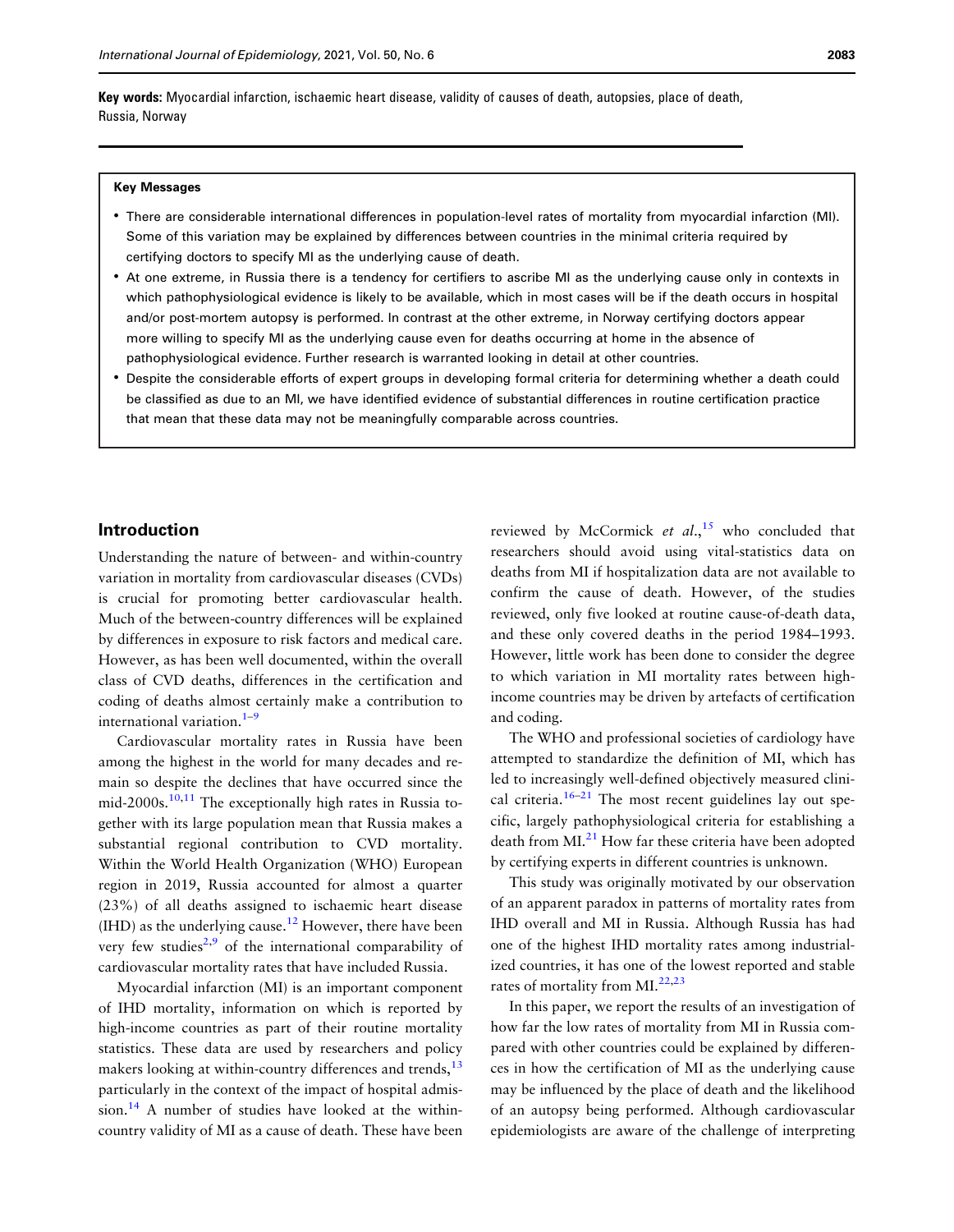<span id="page-2-0"></span>routine cause-of-death data,  $3,4,6,7,9,15$  the potential role of artefact in explaining differences between countries in MI mortality within the larger group of all IHD deaths has not been previously investigated.

# Data and methods

We used routine mortality data for Russia, Norway and a number of other comparator countries representing different geopolitical regions (Australia, Czechia, Estonia, France, Japan, the UK and the USA) to explore the patterns and structure of IHD mortality between countries. We then examined how individual-level factors recorded on the death certificate influence whether an IHD death was classified as being due to MI in Russia compared with Norway.

#### Population-level analysis

For countries except Russia, we used data on deaths by age, sex and cause from the WHO Mortality Database<sup>24</sup> and population exposures from the Human Mortality Database.<sup>[25](#page-8-0)</sup> For Russia, death rates were obtained from the Russian Fertility and Mortality Database for the whole available period of  $1965-2017<sup>26,27</sup>$  $1965-2017<sup>26,27</sup>$  $1965-2017<sup>26,27</sup>$  We divided all cardiovascular diseases into three groups: (i) MI (ICD-9 codes: 410; ICD-10 codes: I21, I22), (ii) the rest of the IHDs (ICD-9 codes: 411–414; ICD-10 codes: I20, I23–I25), (iii) the rest of the CVDs (ICD-9 codes: 390–409, 415–459; ICD-10 codes: I00–I19, I26–I99).

We used the European Population Standard (1976) to calculate age-standardized death rates for the adult population (ages  $30+$  years).<sup>[28](#page-8-0)</sup>

# Individual-level analysis

Anonymized individual-level data on all IHD deaths in Russia (2005–2017) were obtained from the Russian State Statistical Service (Rosstat). Equivalent data for Norway (2005–2016) were provided by the Norwegian Institute of Public Health (NIPH). These two countries, which share a common border, report the lowest and highest proportion of MI deaths among all IHD deaths, respectively. Moreover, they have been the subject of international comparative studies looking at determinants of differences in CVD risk between them.<sup>29-31</sup> Although we wanted to include other countries in this part of our analysis, attempts to obtain equivalent micro-level data for other countries were unsuccessful.

Multiple logistic regression was used to estimate the effect of individual-level factors on the odds of an IHD death being certified as being due to MI vs the rest of the IHDs. The dependent variables were sex, age (10-year age groups:

 $30-39, \ldots, 80+)$ , urban/rural residence, year of death, autopsy (yes/no) and place of death (hospital/elsewhere). The two latter variables are specified on death certificates and indicate the likelihood of pathophysiological evidence of an MI being available.

#### Results

[Figure 1](#page-3-0) shows time trends of mortality rates from MI, the rest of the IHDs and the rest of the CVDs by country. MI mortality rates in all countries in [Figure 1](#page-3-0) other than Russia and Estonia (another post-Soviet country) declined from the 1970s. Some of the falls were particularly steep, resulting in a convergence in MI rates between countries. In Russia, the rate of MI mortality was lower than in most of the comparator countries until the mid-2000s, but at a similar level to Estonia and Japan in contrast to the rest of IHDs, for which Russia had the highest rate throughout.

Although the rates for MI remained relatively stable and low in Russia, mortality rates from the rest of the IHDs and the rest of the CVDs have been subject to substantial fluctuations particularly among men [\(Supplementary Figure S1,](https://academic.oup.com/ije/article-lookup/doi/10.1093/ije/dyab188#supplementary-data) available as [Supplementary data](https://academic.oup.com/ije/article-lookup/doi/10.1093/ije/dyab188#supplementary-data) at IJE online, for more details). In Russia in 2005, IHD mortality (excluding MI) entered a phase of sustained decline, but it was only in 2010 that mortality rates from MI began to decrease. These trends contrast sharply with those seen in all other countries studied (apart from Estonia), which did not show major fluctuations in mortality rates for the rest of the IHDs ([Figure 1\)](#page-3-0).

Unlike the absolute rates of MI mortality, the proportional contribution of MI to overall IHD mortality has not shown much convergence and still shows appreciable international variation, with Russia having the lowest and Norway having the highest proportion of IHD deaths accounted for by MI [\(Figure 1,](#page-3-0) lower panel). Of the other countries, Estonia exhibits trends that were similar to Russia, whereas Norway is at the opposite extreme, showing the highest and almost unchanged proportion of IHD deaths certified as being due to MI. Much of the decline in MI in Russia since 2010 is accounted for by a fall in rates for deaths occurring in hospital (27% and 30% for males and females, respectively) whereas death rates among those dying out of hospital have changed very little. In contrast, the substantial decline in mortality rates from the rest of the IHDs has been mostly driven by a fall in mortality among those who died at home (38% and 41% for males and females, respectively).

Using individual-level data, we turn to looking at the influence of the place of death and whether an autopsy was conducted on the probability of an IHD death being certified as being due to MI for Russia and Norway. Overall, 81% of IHD deaths occurred outside of hospital, the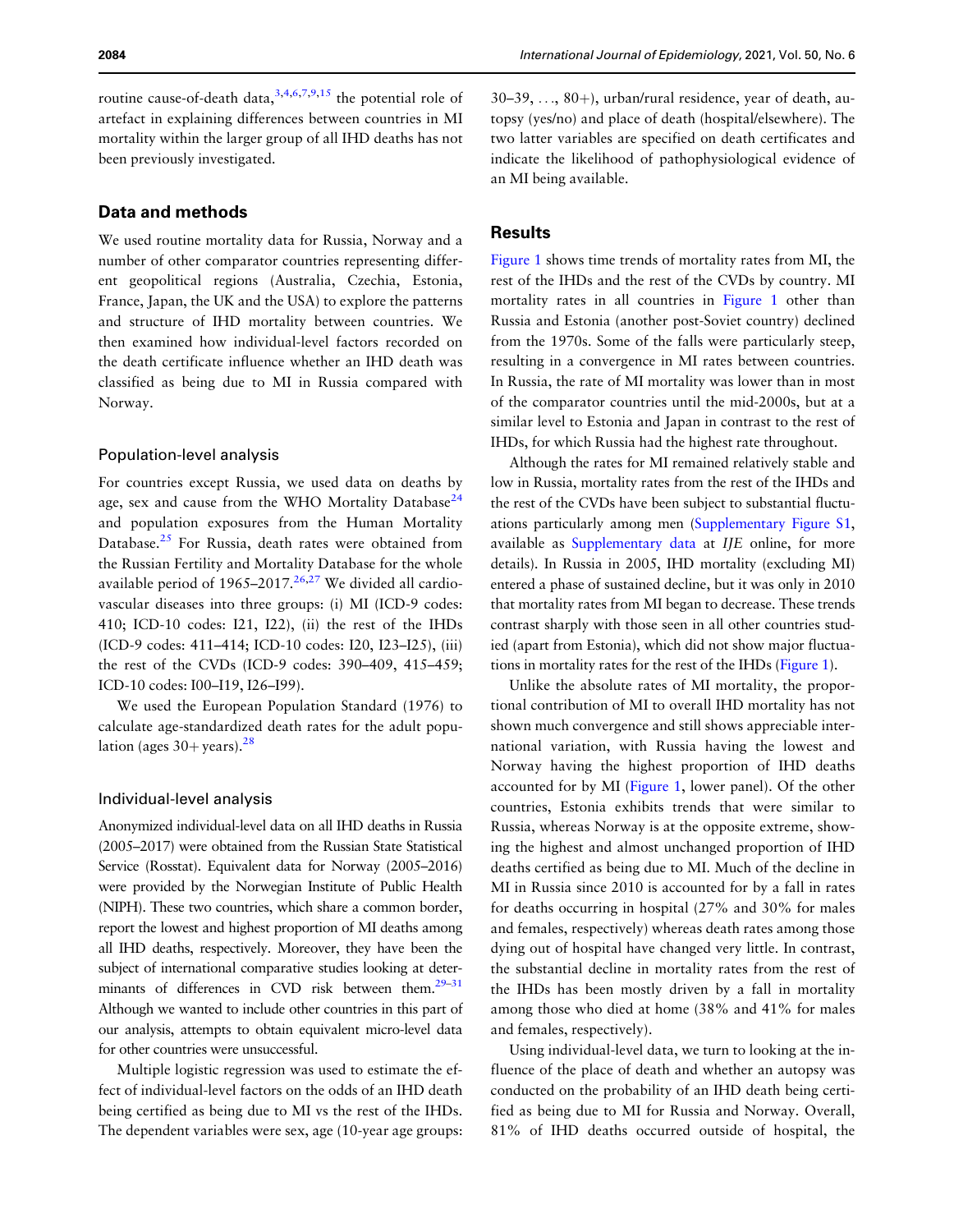<span id="page-3-0"></span>

Figure 1 Age-standardized death rates (per 100 000) for (A) myocardial infarction (MI), (B) the rest of the ischaemic heart diseases (IHDs) and (C) the share of MI in IHD (in %) by sex and countries, since the introduction of ICD-9

Source: Russian Fertility and Mortality Database for Russia; World Health Organization (WHO) Mortality Database for reference countries.

equivalent figure for Norway being 89%. Table 1 shows the number and proportion of overall IHD deaths accounted for by MI according to age, place of death and autopsy status in the two countries. In Russia, the highest proportion of IHD deaths assigned to MI are among those dying in hospital and who had an autopsy (44%) whereas those who died outside of hospital and did not have an autopsy had the lowest proportion assigned to MI (2%). Norway showed an even higher proportion of IHD deaths assigned to MI among those who died in hospital and had an autopsy (60%). However, in Norway, there was also a high proportion of MI deaths among those dying out of hospital without an autopsy (59%). The contrast between the two countries for deaths outside of hospital without an autopsy is particularly dramatic among those aged 80+ years. At this older age, MI constituted  $<$ 1% of IHD in Russia and 56% of IHD in Norway (Table 1).

[Table 2](#page-4-0) shows the odds ratios (ORs) for having MI specified as the underlying cause among all IHD deaths according to the place of death (hospital/elsewhere) and whether an autopsy of any type was conducted (yes/no). In Russia, the OR for having MI as an underlying cause among all IHD deaths was 46 for deaths in hospital that were autopsied relative to those occurring outside of hospital without an autopsy. There was a progressive decline in OR across the other categories. However, in Norway, the place of death and having an autopsy showed far weaker associations with whether an IHD death was assigned to MI or not. More detailed results from this analysis are presented in [Supplementary Table S1](https://academic.oup.com/ije/article-lookup/doi/10.1093/ije/dyab188#supplementary-data) (available as [Supplementary data](https://academic.oup.com/ije/article-lookup/doi/10.1093/ije/dyab188#supplementary-data) at IJE online).

One feature of IHD deaths in Russia compared with many other countries is that a much greater proportion of them are assigned to I25.0 and I25.1. In order to try and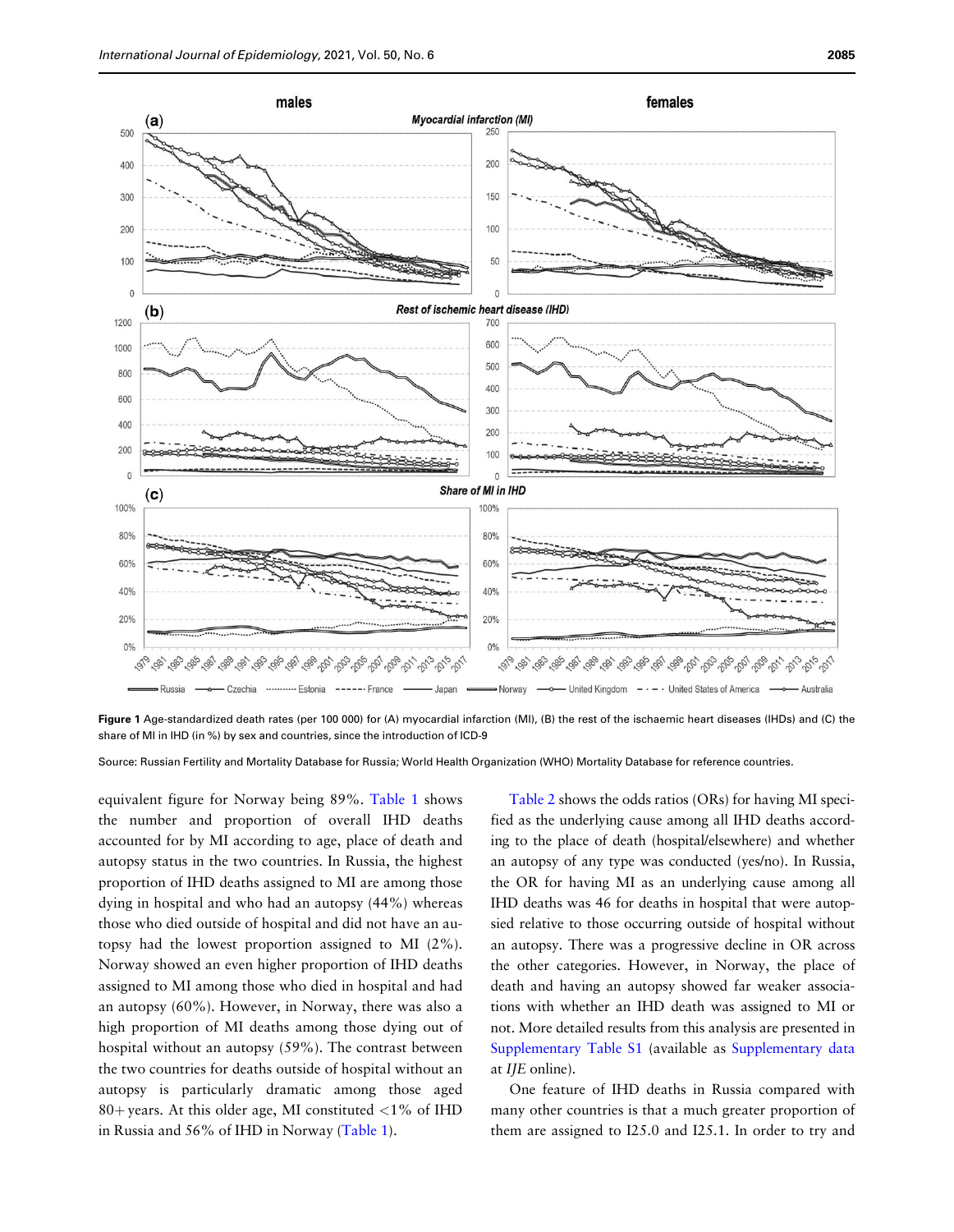| Ages<br>(years) | Deaths in hospital |                       |                |                 |                       |                | Deaths out of hospital |                       |                |                 |                       | Total deaths   |        |                       |                |
|-----------------|--------------------|-----------------------|----------------|-----------------|-----------------------|----------------|------------------------|-----------------------|----------------|-----------------|-----------------------|----------------|--------|-----------------------|----------------|
|                 | with autopsy       |                       |                | without autopsy |                       |                | with autopsy           |                       |                | without autopsy |                       |                |        |                       |                |
|                 | MI                 | Rest of<br><b>IHD</b> | Share of<br>MI | МI              | Rest of<br><b>IHD</b> | Share of<br>МI | MI                     | Rest of<br><b>IHD</b> | Share of<br>MI | MI              | Rest of<br><b>IHD</b> | Share of<br>MI | МI     | Rest of<br><b>IHD</b> | Share of<br>MI |
|                 |                    |                       |                |                 |                       |                |                        | Russia <sup>a</sup>   |                |                 |                       |                |        |                       |                |
| $30 - 49$       | 17                 | 20                    | 46.4%          | 3               | 4                     | 43.4%          | 26                     | 226                   | 10.3%          | 3               | 27                    | 9.4%           | 49     | 277                   | 15.0%          |
| $50 - 59$       | 52                 | 55                    | 48.3%          | 12              | 19                    | 39.8%          | 56                     | 461                   | 10.8%          | 7               | 123                   | 5.5%           | 127    | 658                   | 16.2%          |
| $60 - 69$       | 90                 | 100                   | 47.3%          | 27              | 50                    | 34.9%          | 62                     | 502                   | 11.0%          | 11              | 400                   | 2.6%           | 189    | 1052                  | 15.3%          |
| $70 - 79$       | 133                | 161                   | 45.3%          | 53              | 115                   | 31.6%          | 62                     | 527                   | 10.5%          | 17              | 1158                  | 1.4%           | 265    | 1962                  | 11.9%          |
| $80+$           | 91                 | 154                   | 37.0%          | 39              | 116                   | 25.0%          | 46                     | 563                   | $7.6\%$        | 11              | 1412                  | $0.8\%$        | 187    | 2245                  | 7.7%           |
| All ages        | 383                | 490                   | 43.8%          | 134             | 304                   | 30.6%          | 252                    | 2279                  | $9.9\%$        | 49              | 3119                  | 1.6%           | 817    | 6192                  | 11.7%          |
|                 |                    |                       |                |                 |                       |                |                        | Norway                |                |                 |                       |                |        |                       |                |
| $30 - 49$       | 107                | 57                    | 65.2%          | 198             | 244                   | 44.8%          | 165                    | 27                    | 85.9%          | 259             | 48                    | 84.4%          | 729    | 376                   | 66.0%          |
| $50 - 59$       | 217                | 107                   | 67.0%          | 334             | 500                   | 40.0%          | 434                    | 116                   | 78.9%          | 793             | 241                   | 76.7%          | 1778   | 964                   | 64.8%          |
| $60 - 69$       | 390                | 230                   | 62.9%          | 424             | 729                   | 36.8%          | 1118                   | 426                   | 72.4%          | 1924            | 732                   | 72.4%          | 3856   | 2117                  | 64.6%          |
| $70 - 79$       | 584                | 394                   | 59.7%          | 235             | 410                   | 36.4%          | 2854                   | 1176                  | 70.8%          | 3462            | 1860                  | 65.1%          | 7135   | 3840                  | 65.0%          |
| $80+$           | 661                | 506                   | 56.6%          | 84              | 212                   | 28.4%          | 10 2 31                | 3139                  | 76.5%          | 13 083          | 10 500                | 55.5%          | 24 059 | 14 3 5 7              | 62.6%          |
| All ages        | 1959               | 1294                  | 60.2%          | 1275            | 2095                  | 37.8%          | 14 802                 | 4884                  | 75.2%          | 19 5 21         | 13 3 8 1              | 59.3%          | 37 557 | 21 6 5 4              | 63.4%          |

<span id="page-4-0"></span>Table 1 Distribution of myocardial infarction (MI) and the rest of the ischaemic heart disease (IHD) deaths by age, place of death and autopsy in Russia (2005–2017) and Norway (2005–2016)

Source: Estimated from micro-level mortality data provided by Rosstat and the Norwegian Institute of Public Health (NIPH) upon request. a The number of deaths in Russia are in thousands.

| Table 2 Adjusted <sup>a</sup> odds ratios (95% Cls) for having myocardial infarction (MI) specified as the underlying cause among all deaths |
|----------------------------------------------------------------------------------------------------------------------------------------------|
| from ischaemic heart disease (IHD) in Russia and Norway                                                                                      |

|                                    | Russia (2005–2017)  | Norway (2005–2016) |                  |                     |                  |             |
|------------------------------------|---------------------|--------------------|------------------|---------------------|------------------|-------------|
|                                    | Odds ratio (95% CI) |                    | Number of deaths | Odds ratio (95%     | Number of deaths |             |
|                                    |                     | МI                 | Rest of IHD      | CI)                 | MI               | Rest of IHD |
| Deaths in hospital, autopsy        | 46.49 (46.02–46.96) | 382768             | 490 767          | $0.90(0.84 - 0.97)$ | 1959             | 1294        |
| Deaths in hospital, no autopsy     | 28.84 (26.54-27.14) | 133969             | 303 803          | $2.08(2.00-2.17)$   | 14 802           | 4884        |
| Deaths out of hospital, autopsy    | $6.11(6.05 - 6.17)$ | 251619             | 2 2 8 1 8 8 6    | $0.30(0.27-0.32)$   | 1275             | 2095        |
| Deaths out of hospital, no autopsy | $1.00$ [ref]        | 49 173             | 3 119 228        | $1.00$ [ref]        | 19521            | 13 3 8 1    |

Source: Estimated from anonymized individual-level data provided by Rosstat and the Norwegian Institute of Public Health (NIPH) upon request.

<sup>a</sup>Adjusted for sex, age, year and place of residence. CI, confidence interval.

make the category of non-IHD deaths more comparable with those in Norway, we repeated the analyses presented in Table 2 having excluded I25.0 and I25.1. As shown in [Supplementary Table S2](https://academic.oup.com/ije/article-lookup/doi/10.1093/ije/dyab188#supplementary-data) (available as [Supplementary data](https://academic.oup.com/ije/article-lookup/doi/10.1093/ije/dyab188#supplementary-data) at IJE online), although the Russian ORs were slightly attenuated, very strong associations with place of death and autopsy remained.

In the final part of our analyses, we considered how far changes in where deaths occurred in Russia and Norway might explain patterns of MI mortality. In Russia since 2000, there has been a steep decline in the percentage of deaths that occurred outside of hospital and did not have an autopsy. This is apparent for all three classes of CVD

[\(Figure 2](#page-5-0), upper panel). The decline is steepest for IHD in particular at ages  $70+$  years and in the most recent years. MI showed the lowest percentage of deaths occurring outside of hospital without an autopsy: 20% in 2000 falling to 2% in 2017. Put the other way around, the proportion of CVD deaths occurring in hospital or with an autopsy has increased substantially over time in Russia, especially at older ages. In the case of MI, the share of such deaths constituted 98% in 2017 with almost no variation by age and sex. In Norway, on the contrary, the share of deaths that occurred outside of hospital with no autopsy have been relatively stable over time and across CVD categories [\(Figure 2](#page-5-0), lower panel). On average, 51%, 54% and 59%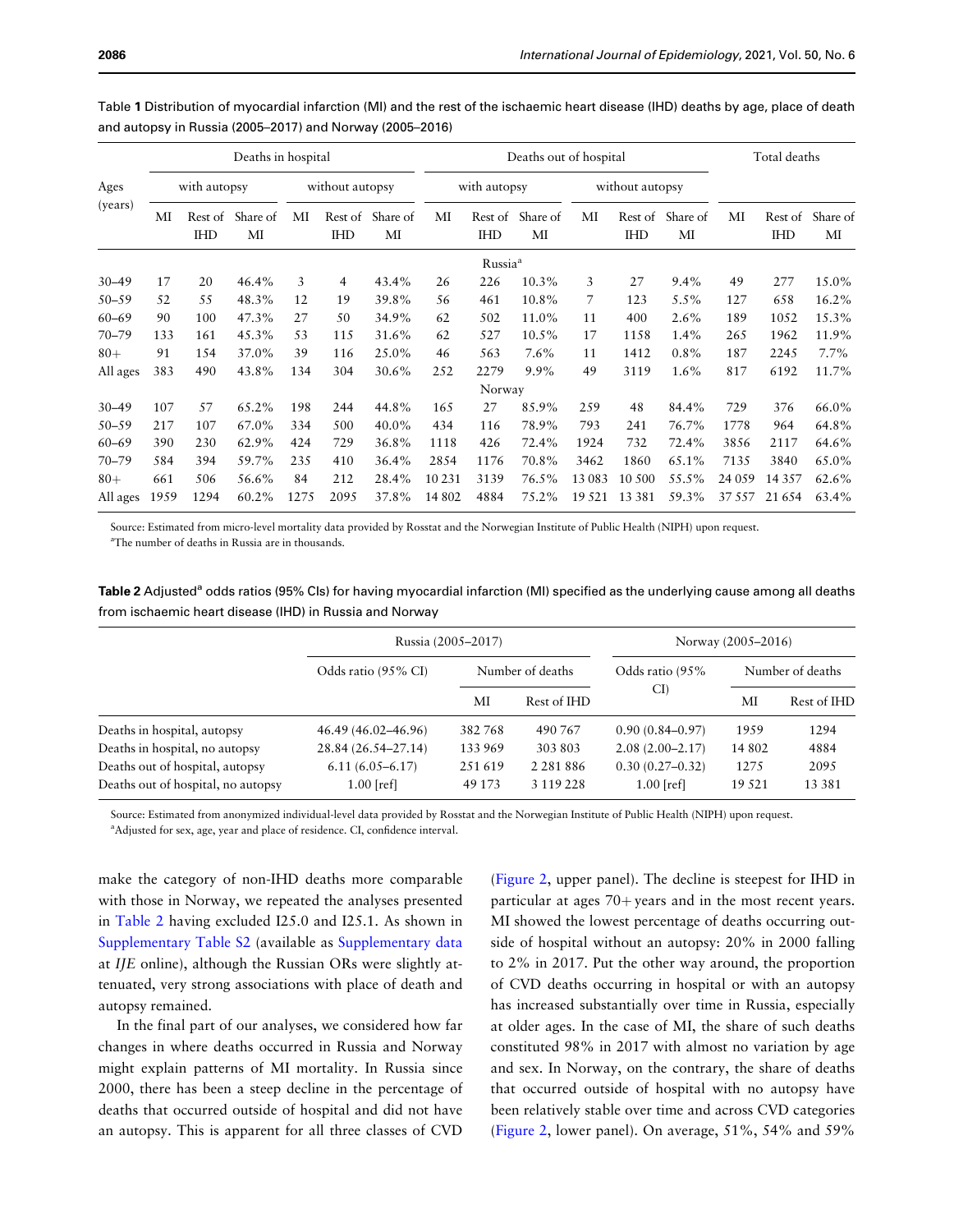<span id="page-5-0"></span>

Figure 2 Age-specific percentages of myocardial infarction (MI), ischaemic heart disease (IHD) and cardiovascular disease (CVD) deaths that occurred outside of hospital without an autopsy, by year of death, Russia(2000–2017) and Norway (2005–2016)

Source: Calculated from micro-level mortality data provided by Rosstat and the Norwegian Institute of Public Health (NIPH) upon request.

of MI, IHD and CVD deaths, respectively, occurred in outof-hospital settings without subsequent post-mortem examination in Norway in 2005–2016.

# **Discussion**

Compared with Norway, and most other countries that we have examined, MI mortality rates in Russia have been low and stable. In contrast, IHD mortality rates in Russia have been the highest. In Russia (2005–2017), only 12% of IHD deaths had MI assigned as the underlying cause. This was the lowest proportion of all countries, with Norway having the highest at 63% (2005–2016). Most importantly, we have found that in Russia, the place of death and whether an autopsy was conducted were strongly related to the share of IHD deaths accounted for by MI, whereas in Norway, these factors had a far weaker influence. IHD deaths occurring outside of hospital without autopsy were far less likely to be assigned to MI in Russia (2%) than in Norway (59%). We suggest that these large contrasts between Russia and Norway may be best explained by differences in how certifying doctors apply the international criteria to certify a presumptive death from IHD as being due to MI.

Up until the 2000s, the definition of MI was based on the so-called epidemiological approach (primarily electrocardiography-based). $^{21}$  MI would be diagnosed if the following clinical features and their combinations were present: corresponding ECG changes, typical symptoms of acute ischaemia and elevated enzymes. Added to this, a diagnosis of a fatal case in the absence of these clinical characteristics observed in life required the naked-eye appearance of a fresh infarction and/or recent coronary occlusion found at autopsy.<sup>16</sup> The most recent guidelines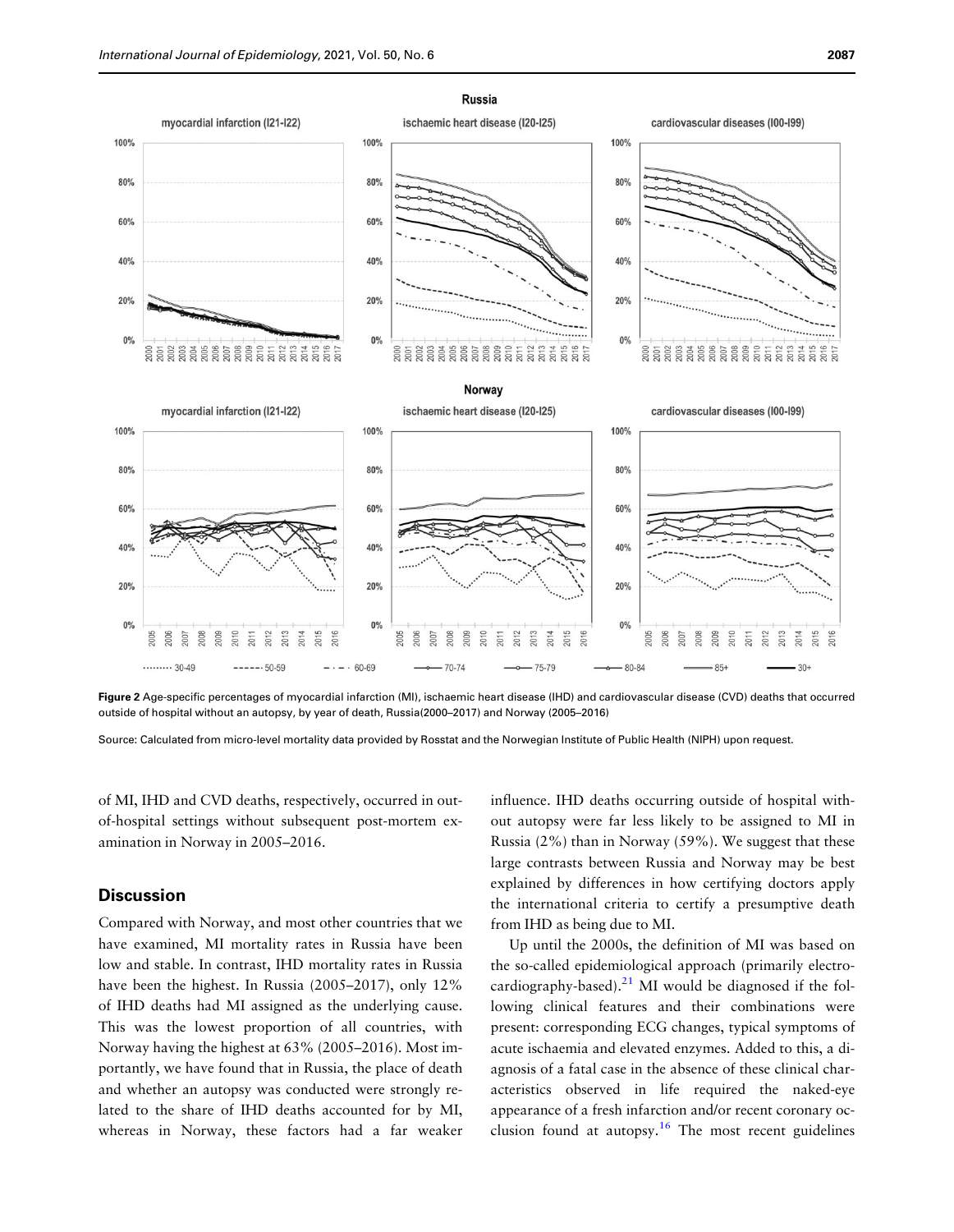specify that the fundamental criteria for establishing a death from MI is the detection of abnormal cardiac biomarkers (e.g. troponin) in the setting of evidence of acute myocardial ischaemia (suggestive symptoms or new ischaemic ECG changes) and/or post-mortem evidence of a fresh thrombus occluding a coronary artery with recent myocardial damage. $21$  Previous work has shown that changes in these sorts of criteria can have a substantial ef-fect on the rates of incident and prevalent MI.<sup>[32](#page-8-0)</sup>

We suggest that, in Russia, doctors may be particularly reluctant to certify a death as being due to acute MI without there being the sort of specific pathophysiological evidence discussed in the previous paragraph. Such evidence will not usually be available for sudden deaths occurring outside of hospital, particularly those that are not subject to autopsy. In contrast, it appears that doctors in Norway may be more willing to certify deaths as due to MI based only on reported symptoms and prior clinical history. What is notable is that Estonia, which was part of the Soviet Union until the early 1990s, also has a particularly low proportion of IHD deaths classified as due to MI even in recent years. This may suggest that any distinctive certification practices established in the Soviet period have persisted.

The impact of the correct but conservative approach to certifying MI deaths in Russia will inevitably lead to an underestimate of the true rate of MI mortality overall, as only 20% of IHD deaths in Russia occur in hospital; the vast majority happen at home. In contrast, in Norway, those dying at home are only a little less likely to have MI assigned as the underlying cause of death compared with those dying in hospital. This could reflect the fact that Norwegian certifiers are willing to certify a death as such even in the absence of direct evidence such as ECG and serum troponin levels and/or the presence of a thrombus or recent myocardial injury at an autopsy. Notably, Norway has one of the highest proportions of IHD deaths certified as being due to MI of any of the comparator countries that we have looked at.

One of the unusual features of IHD mortality in Russia is that it has shown very sharp fluctuations in mortality since the mid-1980s. This has been attributed to simultaneous fluctuations in harmful alcohol consumption.<sup>33</sup> However, as noted originally by Zaridze et al.,  $^{23}$  $^{23}$  $^{23}$  mortality rates from MI in Russia have shown almost no association with harmful alcohol consumption. Our conclusion that the true-positive rate of MI deaths in Russia is likely to be high is consistent with the notion that although classic atherosclerotic-related MI may not be related to alcohol, there is an important fraction of deaths attributed to non-MI IHD that are associated with alcohol. As we have already noted, compared with other countries, Russia uses

<span id="page-6-0"></span>2088 International Journal of Epidemiology, 2021, Vol. 50, No. 6

ICD codes I25.0 and I25.1 frequently as an underlying cause of death, despite the view that they may be garbage causes that should not be used on death certificates. $34$ However, our conclusions in this paper concerning the very strong association of the place of death and autopsy with an IHD death being assigned to MI was found even when deaths from I25.0 and I25.1 were excluded from our analysis of individual-level data ([Supplementary Table S2,](https://academic.oup.com/ije/article-lookup/doi/10.1093/ije/dyab188#supplementary-data) available as [Supplementary data](https://academic.oup.com/ije/article-lookup/doi/10.1093/ije/dyab188#supplementary-data) at IJE online). This suggests that our results are not driven by the inflation of non-IHD deaths with the opaque category of deaths coded to I25.0 and I25.1.

In summary, our analysis suggests that Russia is an example of a country where those who certify cause of death are conservative in their approach, and may adhere to the formal criteria for MI more strongly than in many other countries. In contrast, Norway may have a more relaxed approach to applying these criteria, which would explain the very high proportion of deaths assigned to MI and the very weak effect of the place of death or having an autopsy on the likelihood of certifying an MI. In other words, Russia is likely to have a low percentage of false-positive cases but could have a higher percentage of false-negative cases (deaths out of hospital). Norway might have a high percentage of false-positive cases (deaths at home) but a lower percentage of false-negative cases.

Our analyses provide important insights into the international comparability of MI mortality rates. At the extremes examined (Russia vs Norway), it appears that differences in rates are likely to be strongly influenced by differences in the minimal indications required for certifying a death as being due to an MI. Further work should be done in Russia and Norway to further test our conclusions and to investigate this issue in other countries through parallel analyses of micro-level data taking account of the place of death and whether an autopsy was conducted. Analysis of MI mortality trends within individual countries should take account of any changes that there may have been in the proportion of people with a suspected MI who are hospitalized, as this may impact certification rates.

More broadly, our analyses lead us to question how far the considerable efforts of expert groups in developing formal criteria for determining whether a death could be determined as due to an MI have so far resulted in data that are meaningfully comparable across countries, consistently with previous work questioning the usefulness and validity of MI determined on the basis of death-certificate mentions alone. Given that, in all countries, only a proportion of deaths occur in hospital, the scope for being able to more accurately identify all deaths as being due to an MI appears to be limited.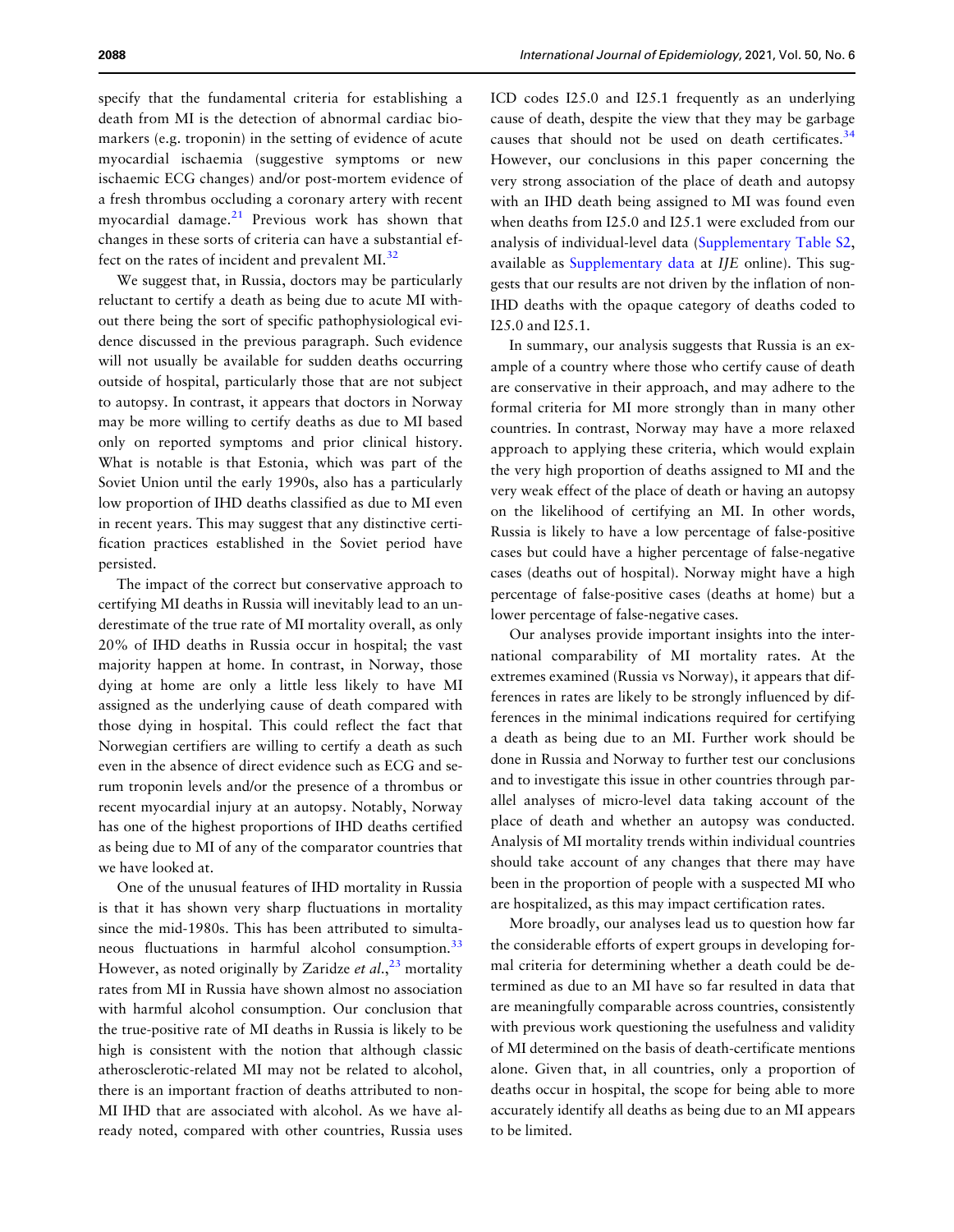#### <span id="page-7-0"></span>Supplementary data

[Supplementary data](https://academic.oup.com/ije/article-lookup/doi/10.1093/ije/dyab188#supplementary-data) are available at IJE online.

#### Ethics approval

Ethics approval is not needed as the study uses either publicly available macro-level (aggregated) mortality data or anonymized death records routinely collected by national statistical offices.

# Funding

The paper was in part prepared within the framework of the HSE University Basic Research Program. This work was also partly funded through the International Project on Cardiovascular Disease in Russia (IPCDR) supported by a Wellcome Trust Strategic Award [100217/Z/12], Norwegian Ministry of Health, Norwegian Institute of Public Health, UiT The Arctic University of Norway.

# Data availability

The aggregated mortality data were derived from sources in the public domain: WHO Mortality Database [\(https://](https://www.who.int/data/data-collection-tools/who-mortality-database) [www.who.int/data/data-collection-tools/who-mortality](https://www.who.int/data/data-collection-tools/who-mortality-database)[database\)](https://www.who.int/data/data-collection-tools/who-mortality-database), the Human Mortality Database [\(https://www.](https://www.mortality.org) [mortality.org](https://www.mortality.org)) and the Russian Fertility and Mortality Database ([http://demogr.nes.ru/en/demogr\\_indicat](http://demogr.nes.ru/en/demogr_indicat)). The individual-level data (anonymized death records) were provided by Rosstat for Russia and by the Norwegian Institute of Public Health (NIPH) on request.

# Acknowledgements

We thank Svetlana Nikitina from the Russian State Statistical Service (Rosstat) for providing the microdata on deaths in Russia. We would also like to thank Pablo Perel and France Meslé for helpful comments on a draft of this paper.

# Author contributions

S.T., V.M.S. and D.A.L. conceived of the idea for the study. S.T. conducted the analysis and drafted the manuscript. All authors contributed to the study design, interpretation of results and critically revised the manuscript. All authors approved the final version of the paper.

# Conflict of interest

None declared.

# **References**

1. Mathers CD, Fat DM, Inoue M, Rao C, Lopez AD. Counting the dead and what they died from: an assessment of the global status of cause of death data. Bull World Health Organ 2005;83: 171–77.

- [2.](#page-1-0) Danilova IA, Rau R, Barbieri M et al. Subnational consistency of cause-of-death mortality data: the cases of Russia, Germany, the United States, and France. Population 2020, forthcoming..
- [3.](#page-2-0) Lahti RA, Penttilä A. The validity of death certificates: routine validation of death certification and its effects on mortality statistics. Forensic Sci Int 2001;115:15–32.
- [4.](#page-2-0) Modelmog D, Rahlenbeck S, Trichopoulos D. Accuracy of death certificates: a population-based, complete-coverage, one-year autopsy study in East Germany. Cancer Causes Control 1992;3:541–46.
- 5. Pagidipati NJ, Gaziano TA. Estimating deaths from cardiovascular disease: a review of global methodologies of mortality measurement. Circulation 2013;127:749–56.
- [6.](#page-2-0) Harriss LR, Ajani AE, Hunt D et al. Accuracy of national mortality codes in identifying adjudicated cardiovascular deaths. Aust N Z J Public Health 2011;35:466–76.
- [7.](#page-2-0) Lloyd-Jones DM, Martin DO, Larson MG, Levy D. Accuracy of death certificates for coding coronary heart disease as the cause of death. Ann Intern Med 1998;129:1020–26.
- 8. Murray CJ, Kulkarni SC, Ezzati M. Understanding the coronary heart disease versus total cardiovascular mortality paradox: a method to enhance the comparability of cardiovascular death statistics in the United States. Circulation 2006;113:2071–81.
- [9.](#page-1-0) Lozano RM, Lopez A, Satoh T. Miscoding and misclassification of ischaemic heart disease mortality. Global Programme on Evidence for Health Policy. Working Paper No. 12. World Health Organization. 2001.<https://www.who.int/healthinfo/paper12.pdf> [\(2 September 2021, date last accessed\).](https://www.who.int/healthinfo/paper12.pdf)
- [10.](#page-1-0) Shkolnikov VM, Andreev EM, McKee M, Leon DA. Components and possible determinants of decrease in Russian mortality in 2004-2010. DemRes 2013;28:917–50.
- [11.](#page-1-0) Grigoriev P, Meslé F, Shkolnikov VM et al. The recent mortality decline in Russia: beginning of the cardiovascular revolution? Popul Dev Rev 2014;40:107–23.
- [12.](#page-1-0) WHO Regional Office for Europe. Ischaemic heart disease, number of deaths, by sex. [https://gateway.euro.who.int/en/indica](https://gateway.euro.who.int/en/indicators/hfamdb_427-deaths-ischaemic-heart-disease/) [tors/hfamdb\\_427-deaths-ischaemic-heart-disease/](https://gateway.euro.who.int/en/indicators/hfamdb_427-deaths-ischaemic-heart-disease/)
- [13.](#page-1-0) Gabet A, Chatignoux E, Ducimetiere P, Danchin N, Olie V. Differential trends in myocardial infarction mortality over 1975- 2010 in France according to gender: an age-period-cohort analysis. Int J Cardiol 2016;223:660–64.
- [14.](#page-1-0) Asaria P, Elliott P, Douglass M et al. Acute myocardial infarction hospital admissions and deaths in England: a national followback and follow-forward record-linkage study. Lancet Public Health 2017;2:e191–201.
- [15.](#page-1-0) McCormick N, Lacaille D, Bhole V, Avina-Zubieta JA. Validity of myocardial infarction diagnoses in administrative databases: a systematic review. PLoS One 2014;9:e92286.
- [16.](#page-5-0) Tunstall-Pedoe H, Kuulasmaa K, Amouyel P, Arveiler D, Rajakangas AM, Pajak A. Myocardial infarction and coronary deaths in the World Health Organization MONICA Project: registration procedures, event rates, and case-fatality rates in 38 populations from 21 countries in four continents. Circulation 1994;90:583–612.
- 17. Myocardial infarction redefined: a consensus document of the Joint European Society of Cardiology/American College of Cardiology Committee for the redefinition of myocardial infarction. Eur Heart J 2000;21:1502–13.